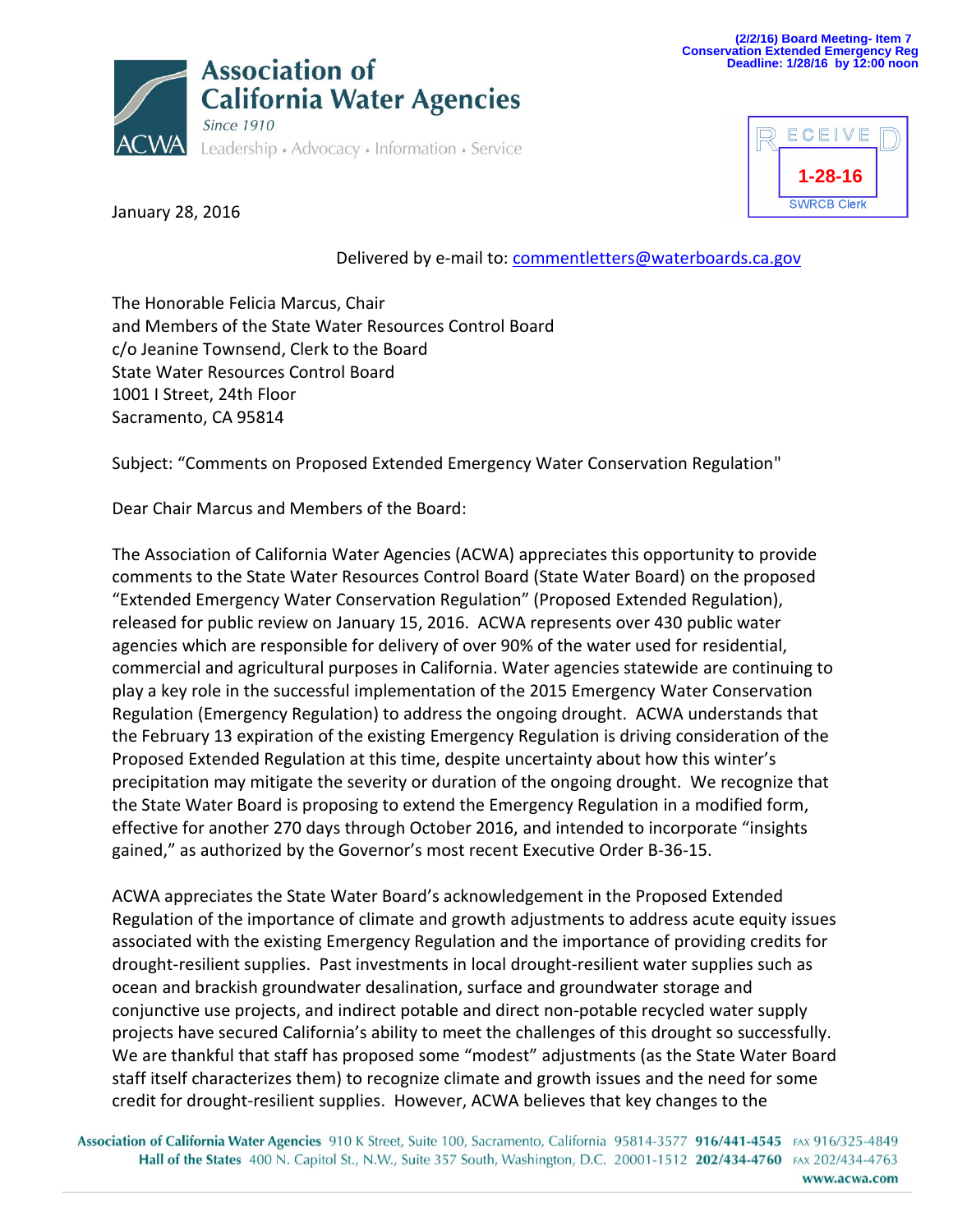The Honorable Felicia Marcus, Chair Page 2 of 7 January 28, 2016

Proposed Extended Regulation are still required to make these adjustments meaningful in practice.

The required key changes are:

- Remove the caps of 4% for the climate adjustment, and 8% on drought-resilient supplies, and the overall cap of 8% to fully address the current equity issues and the disincentive for further investment in drought-resilient supplies.
- Remove the 2013 project start-date as qualifying criteria for drought-resilient supplies as it cuts off significant pre-drought investments and does not recognize the funding and planning cycle that has positioned California to meet the challenge of this drought.
- Expand the definition of "drought-resilient supplies" to clearly include brackish groundwater desalination, surface and groundwater storage and conjunctive use projects, and direct non-potable recycled water supply projects.

Needed refinements:

- Modify the climate adjustment method as more fair and effective in recognizing the variation in water demand associated with climate difference across the state.
- Modify the growth adjustment method so that it is easier to calculate and is more effective.
- Preserve the Commercial Agricultural Exemption without adding the unnecessary additional administrative burden of imposing and verifying the proposed \$1000 agricultural sales threshold.

Additional considerations:

 Add a Regional Compliance Option, develop measurable objective to assess if the Emergency Regulation should be subject to further adjustments or should be rescinded in May.

We appreciate efforts to improve this Emergency Regulation, but it should not be considered for any future use beyond the current emergency and we look forward to working pro-actively in collaboration with the Administration, State Water Board, and the Department of Water Resources (DWR) on a long-term water use efficiency policy and drought contingency approach that will be effective, less costly for water agencies and water users, and will require less ongoing administrative burden for the State Water Board.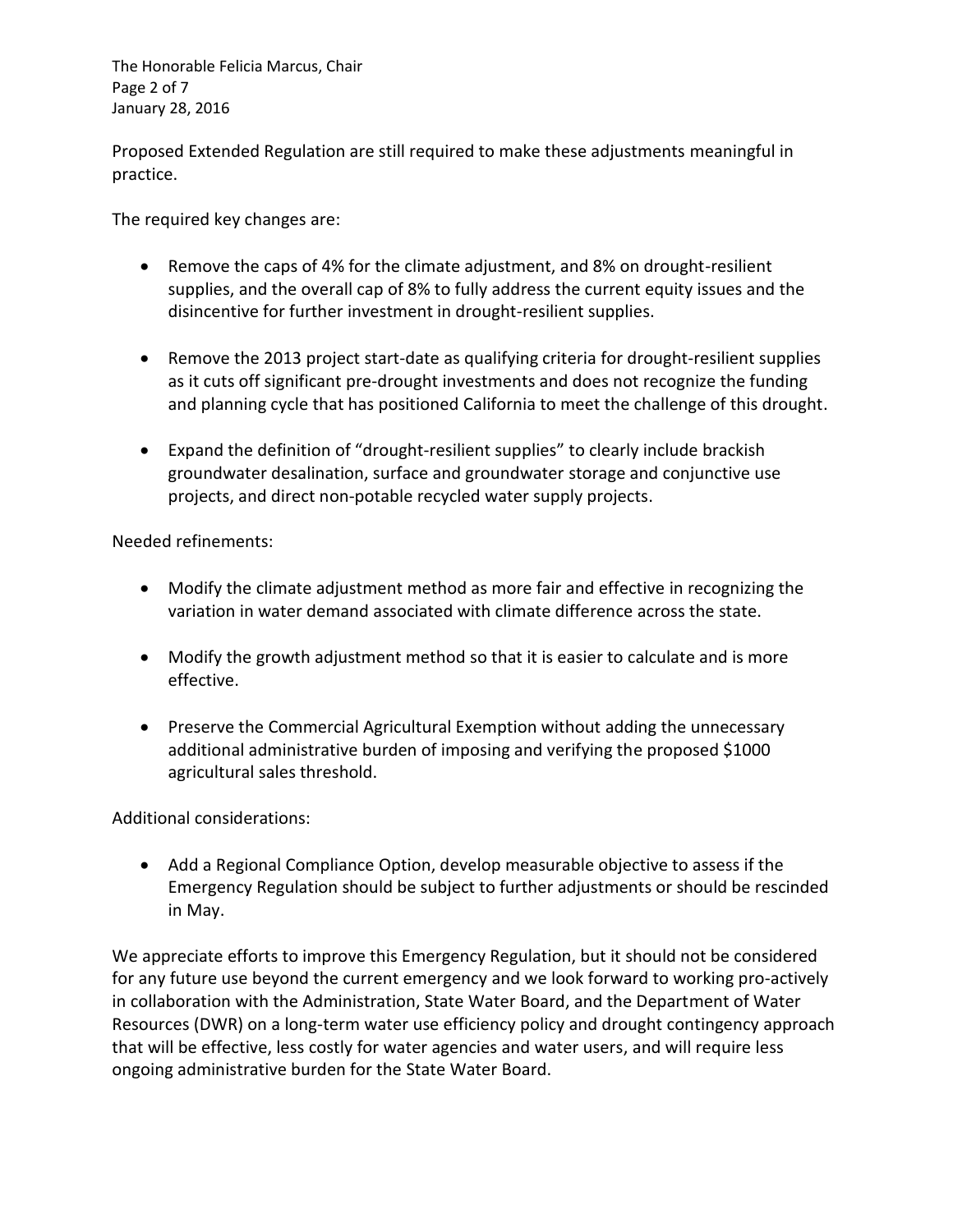The Honorable Felicia Marcus, Chair Page 3 of 7 January 28, 2016

#### **Remaining Fundamental Concerns**

ACWA believes that the State Water Board should not adopt the Proposed Extended Regulation without modifying it to address the remaining fundamental concerns described below.

### **1. Remove the Caps on Adjustments and Credits**

ACWA appreciates the staff's recognition of the need for a climate adjustment and credits for drought resilient sources of supply and appreciates the movement from an initial staff proposal of a total cap of 4 percentage points up to 8 percentage points and the cap for drought-resilient supply credits from 4 percentage points up to 8 percentage points. We still believe that this cap will severely restrict the benefits received from investments in drought-resilient sources of supply and that these caps will undermine the momentum that has built over decades in California in local and regional water supply planning and development. The caps should be removed to help better align with the comprehensive policy approach of the Governor's California Water Action Plan (The Plan). In The Plan the administration has recognized that a comprehensive set of actions is needed to improve water supply reliability.

ACWA continues to believe water agencies should receive *both* climate and growth adjustments *and* full drought-resilient supply credits where local climate conditions and past supply investment actions warrant, allowing the climate adjustments and supply credit mechanisms to operate independently and achieve their separate policy objectives.

# **2. Expand Qualifying Drought Resilient Sources of Supply Credit**

Although the Proposed Extended Regulation acknowledges the need to provide credits for drought resilient supplies, qualifying projects are too narrow in scope and limited in benefit to be meaningful in practice statewide. We believe the three proposed limitations for qualifying drought-resilient sources of "potable water production," "developed since 2013,"and "which does not reduce water available to another legal user or the environment", will together effectively preclude credit for most locally significant water supply reliability investments. ACWA opposes using the 2013 project start-date as qualifying criteria on projects as it cuts off credit for most drought contingency investments and does not recognize the funding and planning cycle that has positioned California to meet the challenge of this drought. This approach to severely limit qualifying drought resilient sources of supply is also in direct contradiction with the "all-of-the-above" comprehensive approach advocated in the Governor's California Water Action Plan. The Proposed Extended Regulation should be revised to remove these qualifiers and explicitly include other drought-resilient supplies that are available, such as brackish groundwater desalination, surface and groundwater storage and conjunctive use projects, and direct non-potable recycled water supply projects (see the attached *Examples of Local Drought-Resilient Supplies That Should be Recognized in California's Drought Response Strategy in 2016*, which includes further rationale to support an expanded approach to defining qualifying drought resilient sources of supply).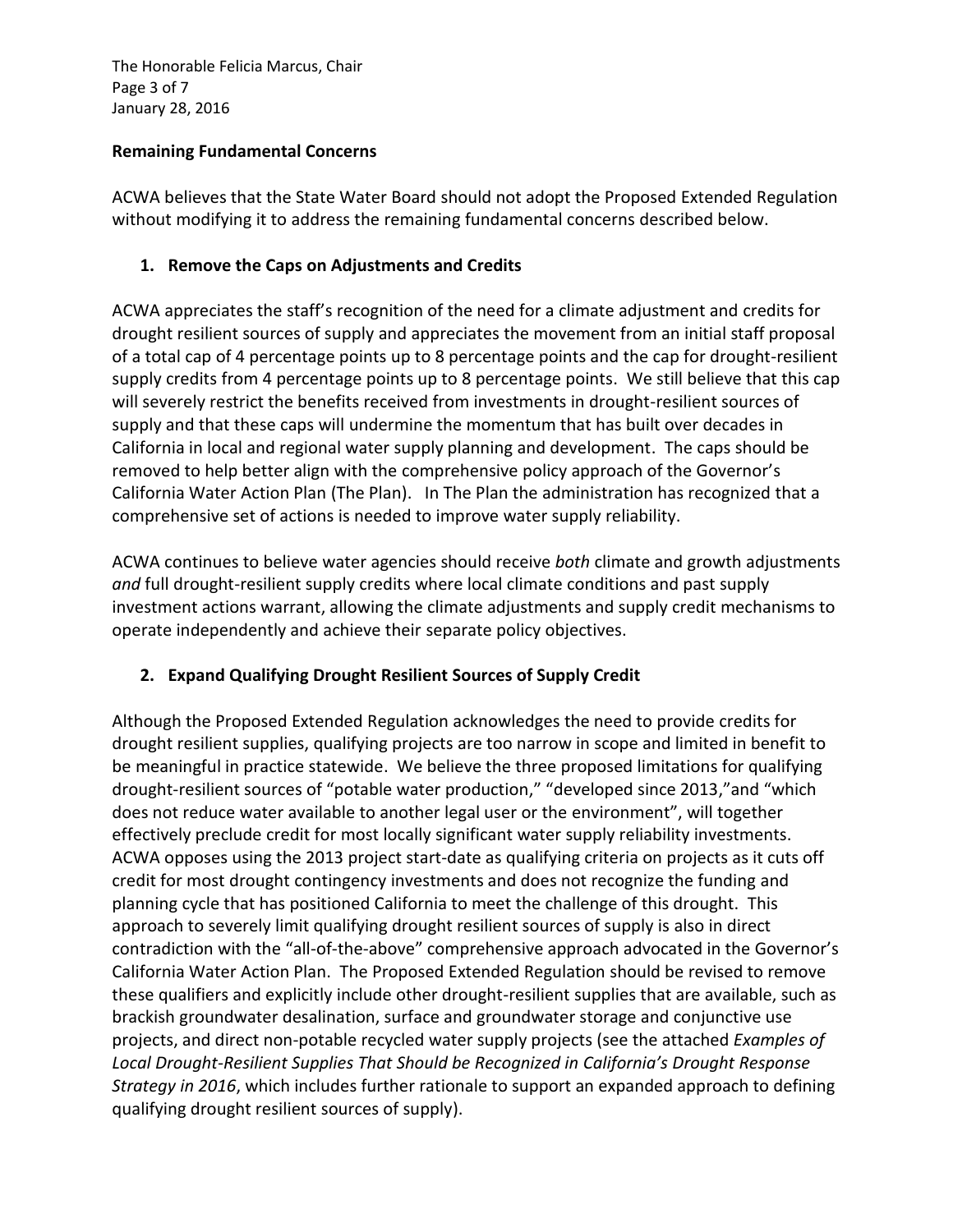The Honorable Felicia Marcus, Chair Page 4 of 7 January 28, 2016

#### **Areas That Need Refinement**

### **1. Modify the Climate Equity Adjustment**

ACWA appreciates the inclusion of the climate equity adjustment factor. However, but limiting this adjustment as proposed does not justly recognize the influence of climate on outdoor water use because it does not adequately incorporate population density considerations. This is especially true for the summer months that were used to set the Conservation Standards. In the Workgroup a technically sound method for adjusting Conservation Standards was presented. Examples were provided that demonstrated the need for the adjustment and the improvement in equity the proposed adjustment provided. The Emergency Regulation should include a climate adjustment that fully accounts for the impact of climate as presented to State Water Board through the Workgroup process and during the December 7 workshop.

The Emergency Regulation should also avoid using an "average" of statewide evapotranspiration (ET) (which includes unpopulated areas that have little population or applied water) for setting urban water Conservation Standards. We recommend that the population-weighted statewide average ET be used as baseline to compare against an agency's ET. We also recommend agencies with a range of climates across their service area be allowed to use population weighting to calculate the agency's ET. This will more equitably reflect the climate deviation across the populated the urbanized areas of the state where the conservation regulations are actually being applied. This methodology was reflected in one of the Workgroup recommendations presented to State Water Board.

Finally, although we appreciate the option for water suppliers to "customize" their local ET using CIMIS station data, this proposal imposes a burdensome practical limitation in that it requires 5 years of CIMIS stations data. CIMIS station ET readings can commonly experience periods of inactivity for various reasons such as maintenance requirements or inadequate recording conditions. To illustrate this point, CIMIS website currently shows that 96 of the total 244 (39 percent) CIMIS stations are inactive. This highlights the need to decrease continuous period of record in order to not unfairly disqualify a large percentage of water suppliers from utilizing accurate historical CIMIS station data to calculate their adjustment. A 3 year continuous period of record will address this significant inequity concern, while still maintaining SWRCB's objective to ensure robust and reliable data is used for the adjustment.

# **2. Modify the Growth Adjustment**

ACWA appreciates the staff's recognition of the need to adjust the Conservation Standard to account for growth experienced by some water suppliers since 2013. But as mentioned in our previous letter on the Proposed Framework, the staff's proposed method of calculating a growth adjustment and does not properly recognize or adjust for the impacts of growth on an agency's ability to meet its Conservation Standard. Additionally, the proposed method is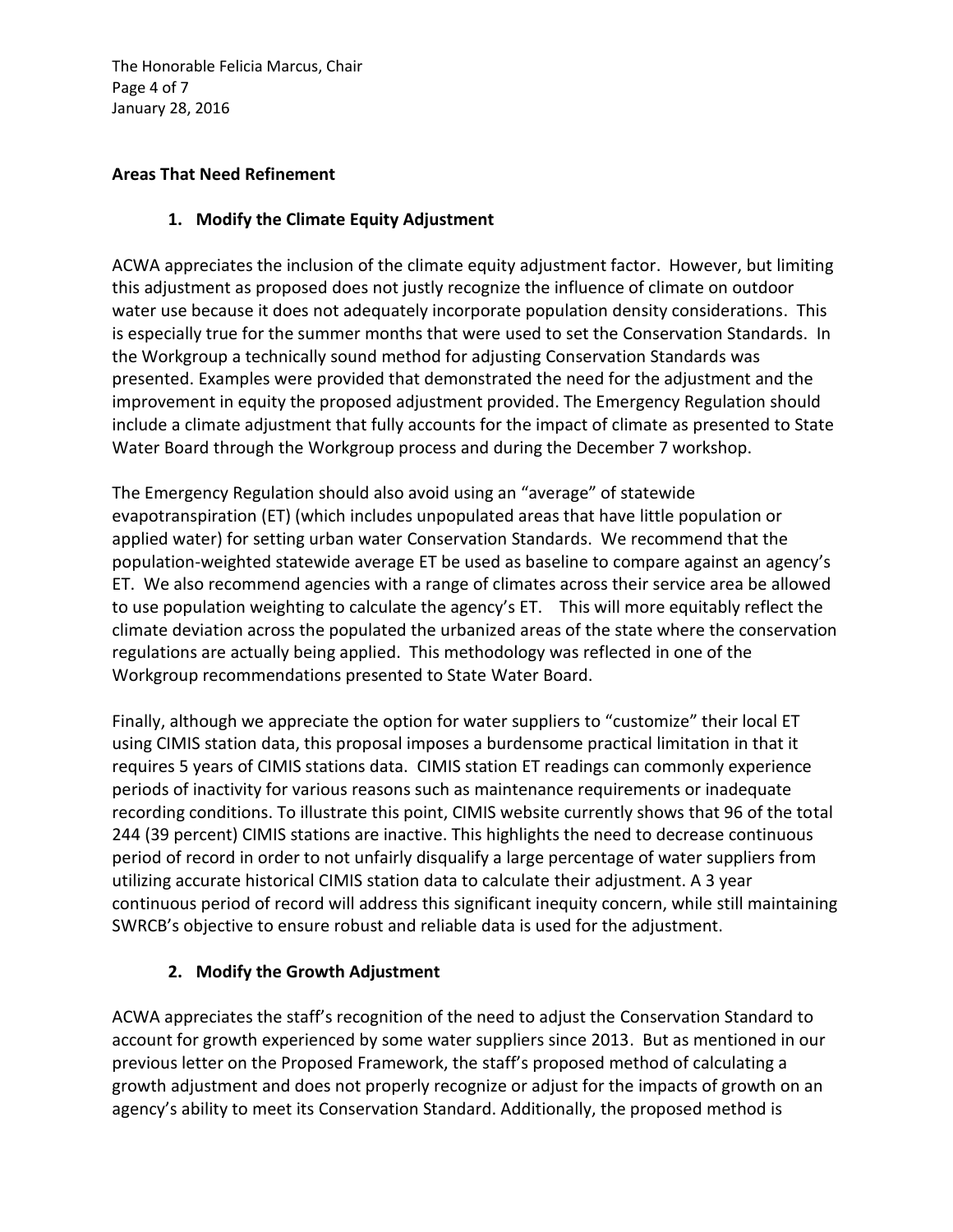The Honorable Felicia Marcus, Chair Page 5 of 7 January 28, 2016

dependent on residential landscaped area information that is not readily available for many water agencies. Even for those agencies that have landscaped area data or estimates, the methods used to acquire this information vary significantly so the resulting growth adjustment could vary somewhat between water agencies. Finally, using the state standard irrigation application rate of 55% of local ET (which was adopted in 2015) does not correctly reflect the state landscape standards or ordinances that were in place when the growth actually occurred. Development from 2013 to 2015 was required to comply with a standard that allowed 70% of local ET. All of this significantly reduces the effectiveness of the growth adjustment. We recommend using a more equitable method of applying the growth adjustment as proposed in one of the Workgroup recommendations presented to State Water Board.

We also recommend that both the growth and climate equity adjustments be applied to a water supplier's current Conservation Standard before any adjustments for sustainable supplies are made. Equity adjustments account for various conditions that impact residential water use across the state.

### **3. Preserve the Commercial Agricultural Exemption**

ACWA continues to support preserving the Commercial Agricultural Exemption as contained in the existing regulation to protect commercial agricultural activity that is dependent on potable water supplies. In absence of any evidence of abuse, imposition of a \$1,000 threshold as proposed by staff adds a new and unnecessary administrative burden on farmers, water suppliers and the State Water Board.

#### **Other Comments**

# **1. Regional Compliance**

ACWA continues to support development of a Regional Compliance Option as has been consistently advocated by water agencies to allow participating water suppliers to achieve significant administrative and public outreach efficiencies. The State Water Board should incorporate this compliance option into the Extended Regulation and then empower the resulting voluntary regional alliances to deliver the compliance results that they believe they can produce.

### **2. Develop Measurable Objectives to Inform Action to Address Above-Normal Precipitation**

ACWA supports development of specific measurable objectives to inform reconsideration of the Emergency Regulation in May in response to expected above-normal precipitation in February and March. ACWA supports the State Water Board's Proposed Resolution, Item 5 directing staff to "monitor and evaluate available data on precipitation, snowpack, reservoir storage levels, and other factors and report back to the Board in March and April, 2016 and, if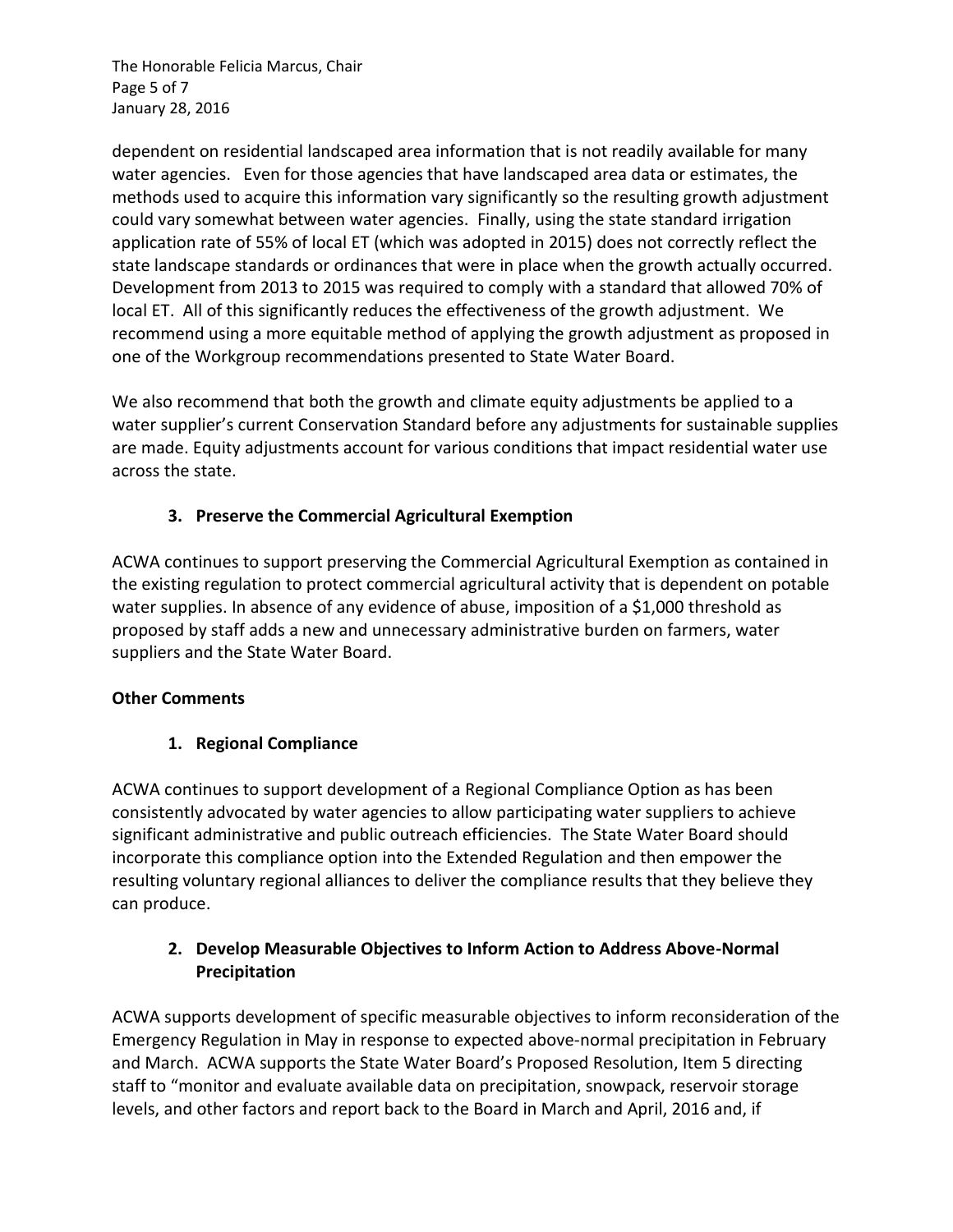The Honorable Felicia Marcus, Chair Page 6 of 7 January 28, 2016

conditions warrant, bring a proposal for rescission or adjustment of this regulation to the Board no later than the second regularly-scheduled May 2016 Board meeting." We believe such a proposal needs to be firmly based on measurable objectives to support proposed adjustments to scale back mandatory Conservation Standards for water agencies, or support rescission of the Emergency Regulation statewide or in areas of the state where conditions call for an end to the mandatory water use restrictions. Continuing to ask Californians to sustain heroic water conservation efforts that are disproportionate to the actual need or immediate water supply conditions will undermine the credibility of the Administration and California's public water agencies and may make it much harder to generate the required response should emergency conditions re-emerge in the future.

### **Transition to Long-Term Water Use Efficiency and Drought Preparation and Response Approach**

We appreciate the State Water Board's acknowledgement that the original Emergency Regulation was developed quickly to implement an emergency Executive Order. Although the 2016 Emergency Regulation may be adjusted marginally (as proposed by the State Water Board), or more extensively (as proposed by ACWA and many water agencies), it cannot fully address all of the factors that impact efficient water use across the state. Urban water suppliers are engaged in a long-term effort to improve water use efficiency and will continue to implement plans and programs at significant cost in coming years to achieve water use reduction targets which they have set in their Urban Water Management Plans. Rather than trying to continue to use the emergency regulation process further, ACWA looks forward to collaboration with the Administration, the State Water Board, and the Department of Water Resources on a long-term water use efficiency policy and drought preparation response approach. Such an approach must fully consider existing and future investments in sustainable and emergency supplies, and long-term water use efficiency efforts. We look forward to the discussions on the long-term approach.

Thank you for considering these comments. ACWA continues to appreciate the significant attention the State Water Board has been giving to the proposed extension of the Emergency Conservation Regulation. I am available to discuss these comments at [daveb@acwa.com](mailto:daveb@acwa.com) or (916) 441-4545.

Sincerely,

DavidE Bolland

David Bolland Special Projects Manager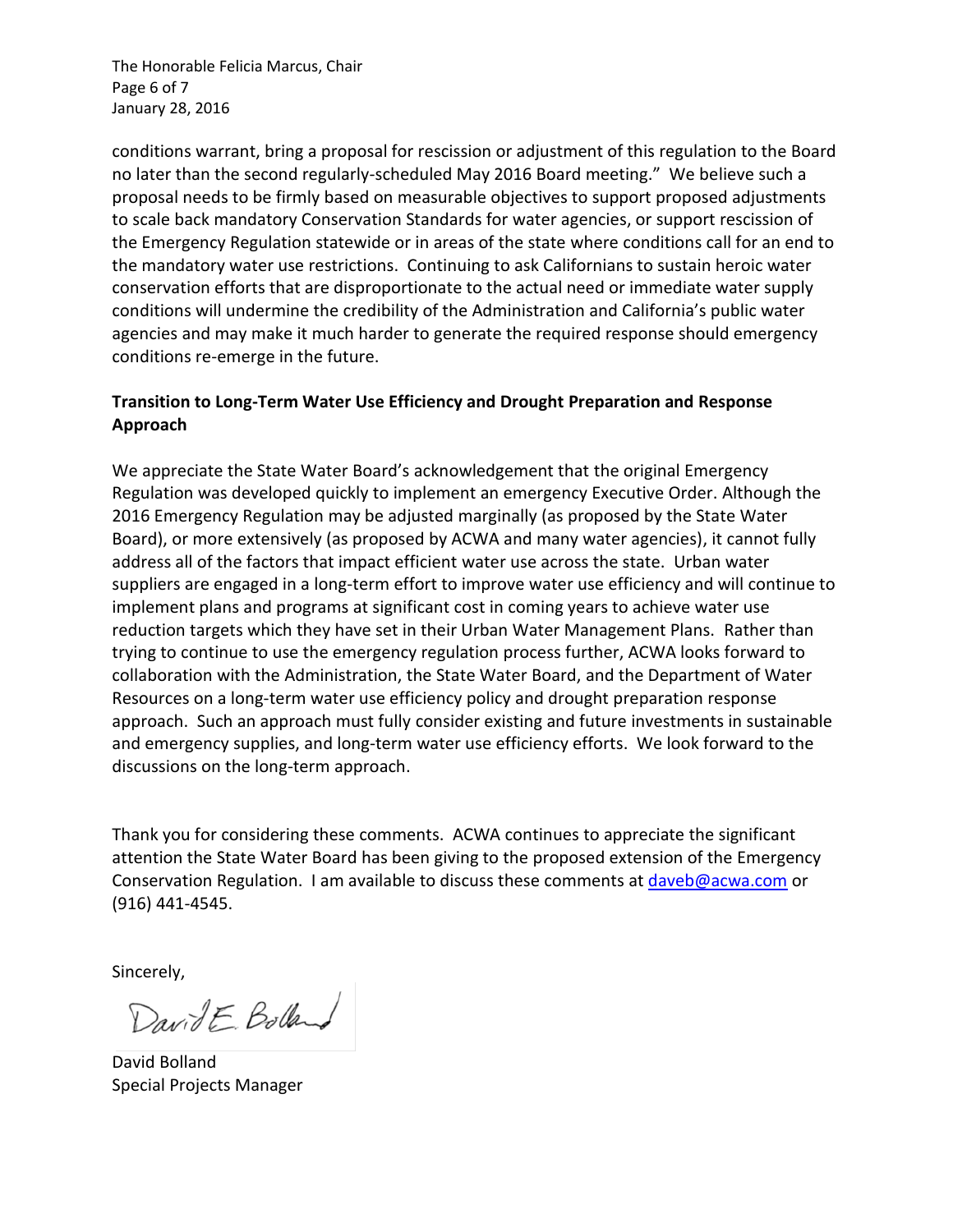cc: Mr. Wade Crowfoot, Deputy Cabinet Secretary, Office of Governor Edmund G. Brown Jr. Mr. Tom Howard, Executive Director, State Water Board Mr. Eric Oppenheimer, Chief Deputy Director, State Water Board Mr. Max Gomberg, Climate Change Mitigation Strategist, State Water Board Mr. Timothy H. Quinn, Executive Director, ACWA Ms. Cindy Tuck, Deputy Executive Director for Government Relations, ACWA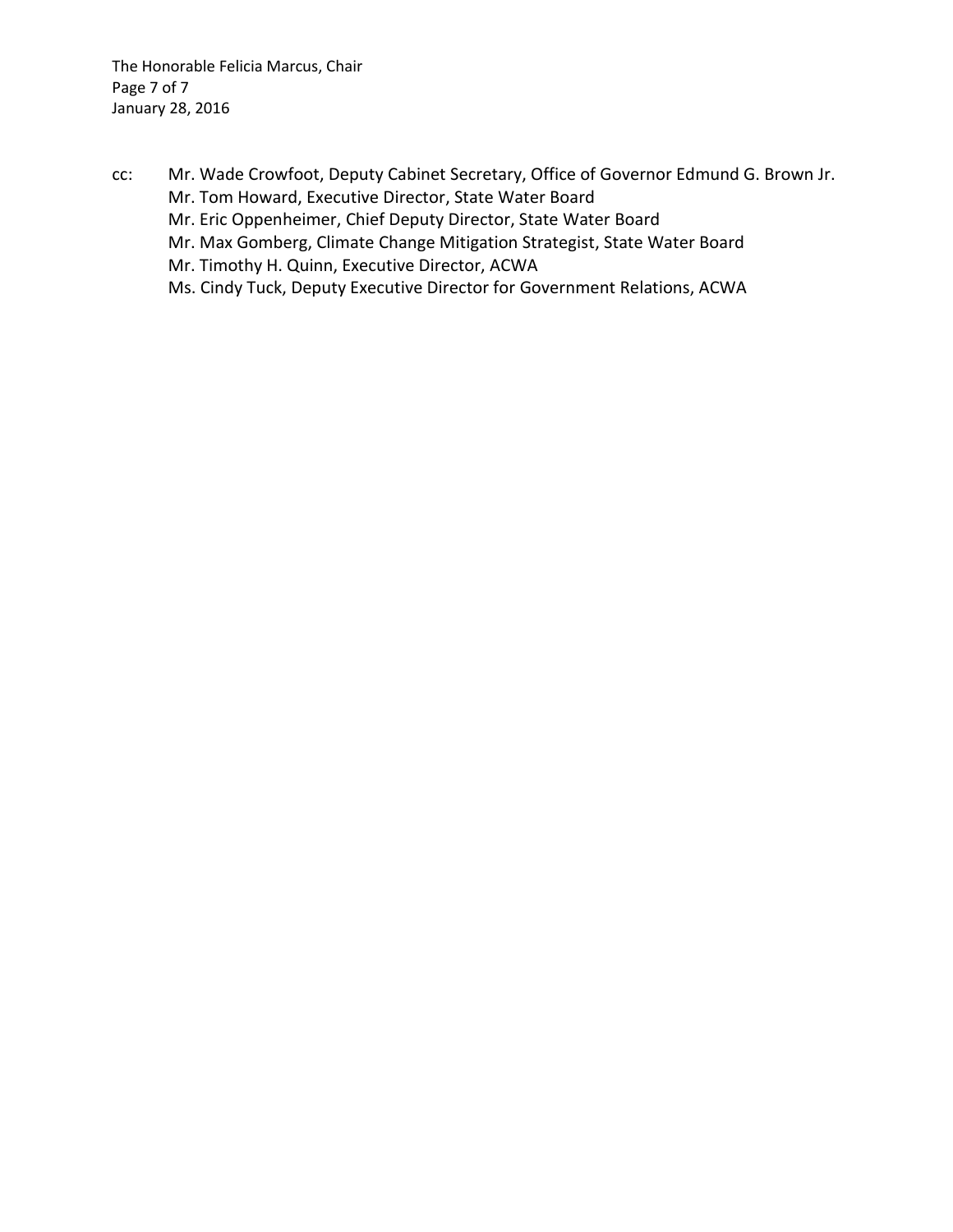

*Last revised Jan. 28, 2016*

# **Examples of Local Drought-Resilient Supplies That Should be Recognized in California's Drought Response Strategy in 2016**

Since the state's last major drought ended in the early 1990s, local public water agencies and their ratepayers have invested billions of dollars in projects designed to buffer the effects of drought. These projects—ranging from water recycling to desalination to local and regional water storage – have been a key factor in keeping the state's economy largely unscathed through four years of severe drought.

ACWA believes these locally developed drought-resilient supplies must be allowed to play a more significant role in the state's drought response strategy in 2016. The State Water Resources Control Board's current regulatory approach, which focuses almost exclusively on mandatory conservation, fails to recognize the importance of these investments, thereby denying communities the benefit of water supplies developed specifically for use in times of drought.

Here are some examples of local water drought-resilient supplies that deserve a larger role in the state's drought strategy in 2016:

**Camrosa Water District** (*southeastern Ventura County*): In early 2015, Camrosa Water District completed a \$6.5 million brackish groundwater desalination facility known as the Round Mountain Water Treatment Plant (RMWTP). The facility uses reverse osmosis technology to treat brackish groundwater to create 1 million gallons a day of "new" water supply from a resource that would otherwise be unavailable for use. The new supply is designed to reduce the district's dependence on the State Water Project. Seeing the value of the project, the state provided \$2.3 million in funding through a Proposition 84 grant to help construct it. The district also has invested in recycled water facilities and a local stormwater diversion project that took decades to complete. All told, the district has reduced its dependence on imported water from 65% of its total supply in 2005 to just 35% today. Although the district's investments directly reduce the strain on current and future state water supplies, the current emergency conservation regulation does not recognize these efforts and the district's ratepayers have been subject to a 32% mandatory water use reduction as if the additional supply did not exist. As a result, the state is requiring the district to reduce all production, including the RMWTP. As expressed by the Camrosa Board of Directors and district customers, the state's failure to recognize the importance of this project and others like it prevents the realization of return on investments specifically meant to reduce demand on State Water Project water and provide a drought-resilient supply.

**Contra Costa Water District** (*Contra Costa County*): Contra Costa Water District's 100,000 acre-foot Los Vaqueros Reservoir came on line in 1998. In 2012, the district completed a \$109 million project that expanded Los Vaqueros Reservoir's capacity to 160,000 acre-feet with a key objective of adding storage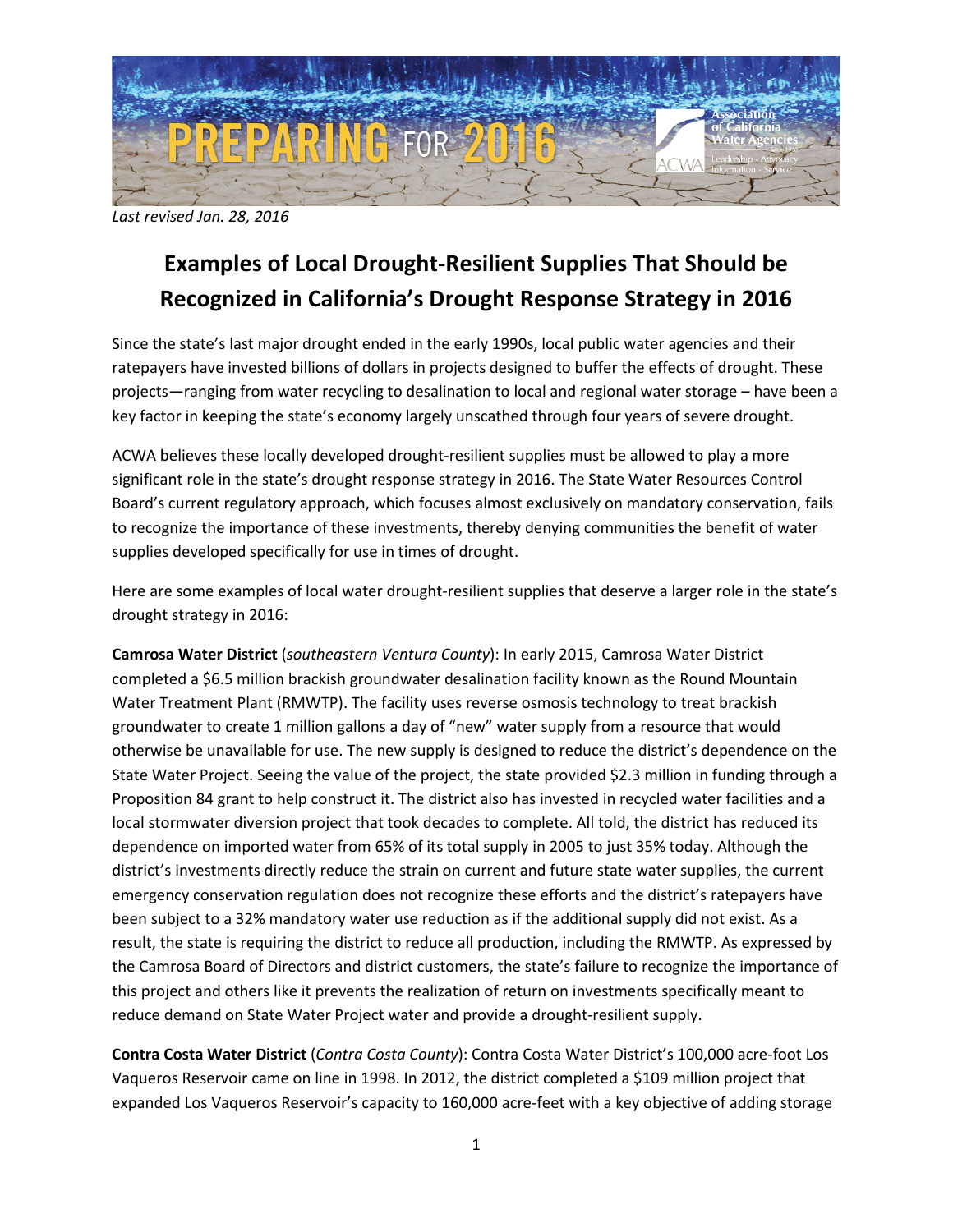to provide for drought resiliency and protection. The expansion project was funded primarily by CCWD ratepayers, with the expectation that they would realize the benefits from this project in times of drought. The current regulatory approach, however, does not recognize the value of this investment or give the district credit for this drought-resilient supply in the district's conservation standard.

**Irvine Ranch Water District** (*Orange County*): Irvine Ranch Water District has planned specifically for and invested in emergency water storage supplies to improve reliability during shortages. These emergency storage supplies were funded by the agency's ratepayers with the understanding that the investment will provide increased reliability during multiyear droughts. Key projects are the district's Strand Ranch and Stockdale West Water Banking Projects located in Kern County. Groundwater banking improves IRWD's water supply reliability by capturing and storing excess water available during wet years for recovery later during periods of drought or critical need. Using a system of constructed groundwater recharge ponds, IRWD can recharge approximately 45,000 acre-feet per year and store up to 76,000 acre-feet in the water bank. When needed, constructed recovery facilities can recover 17,500 acre-feet in any single year and IRWD has plans to construct new facilities to recover an additional 11,250 acrefeet per year. Despite this \$27 million capital investment and the expectation of IRWD customers, the district was not able to use this drought-proof resource in 2015 because of the emergency conservation regulation.

**San Juan Water District** (*Placer County*): In June 2014, San Juan Water District and Sacramento Suburban Water District entered an agreement on a \$3.5 million "groundwater pump back" project intended to improve water supply reliability for their customers during surface water shortage conditions. The project received about \$265,000 in funding from a Proposition 84 implementation grant as well as over \$700,000 in emergency drought funding from the Department of Water Resources. Though constructed largely to provide reliability during surface water shortages such as that experienced this year, San Juan WD was unable to utilize it at all in 2015 due to the state-imposed 36% conservation standard under the emergency regulation. District board members have stated they would not have approved the investment if they had known the emergency regulation would negate their ability to use the pump back project. In addition, San Juan Water District expects to enter into a contract in January 2016 for a formal water management and reliability study that will look at various additional options to increase reliability, including additional groundwater and surface water storage and other projects such as facility improvements, operational agreements and new institutional arrangements. District board members have expressed reluctance to invest in any of the options if they will not result in a higher level of water service during drought due to state-mandated water use reductions.

**San Juan Water District** (*Placer County*): As a wholesale agency that relies entirely on surface water from Folsom Lake, San Juan Water District has worked collaboratively with its wholesale customers for nearly a decade to develop a water shortage / drought contingency plan that includes utilizing groundwater within the service areas of Fair Oaks Water District and Citrus Heights Water District. Fair Oaks WD and Citrus Heights WD have constructed several wells over the years, some funded with grants from Proposition 50, Proposition 84 and emergency drought funds. The wells could not be used as intended in 2015, however, because of the emergency conservation regulation. The districts have